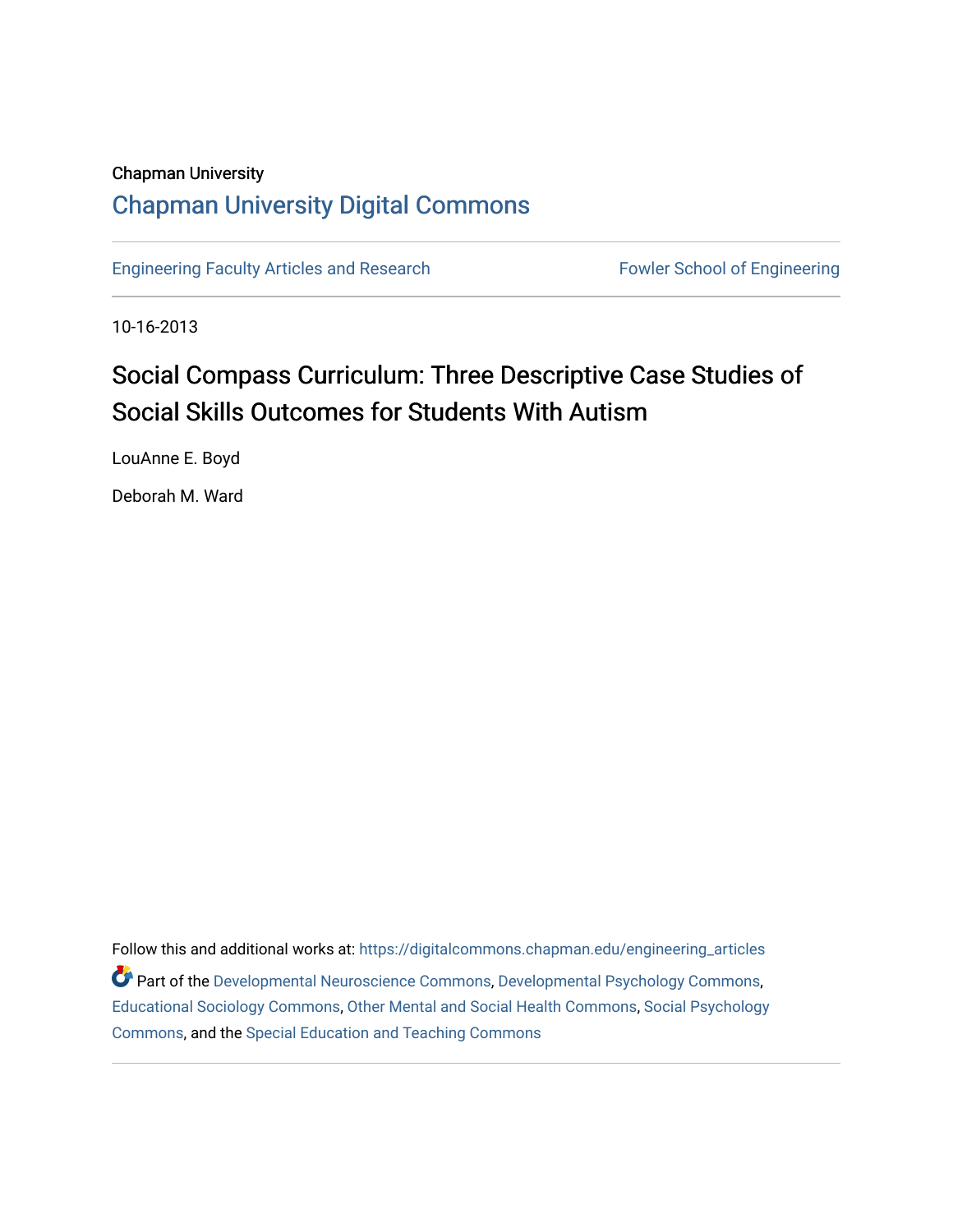## Social Compass Curriculum: Three Descriptive Case Studies of Social Skills Outcomes for Students With Autism

## **Comments**

This article was originally published in SAGE Open, volume 3, issue 4, in 2013. [https://doi.org/](https://doi.org/10.1177%2F2158244013507289) [10.1177%2F2158244013507289](https://doi.org/10.1177%2F2158244013507289) 

## Creative Commons License



This work is licensed under a [Creative Commons Attribution 3.0 License](https://creativecommons.org/licenses/by/3.0/).

Copyright The authors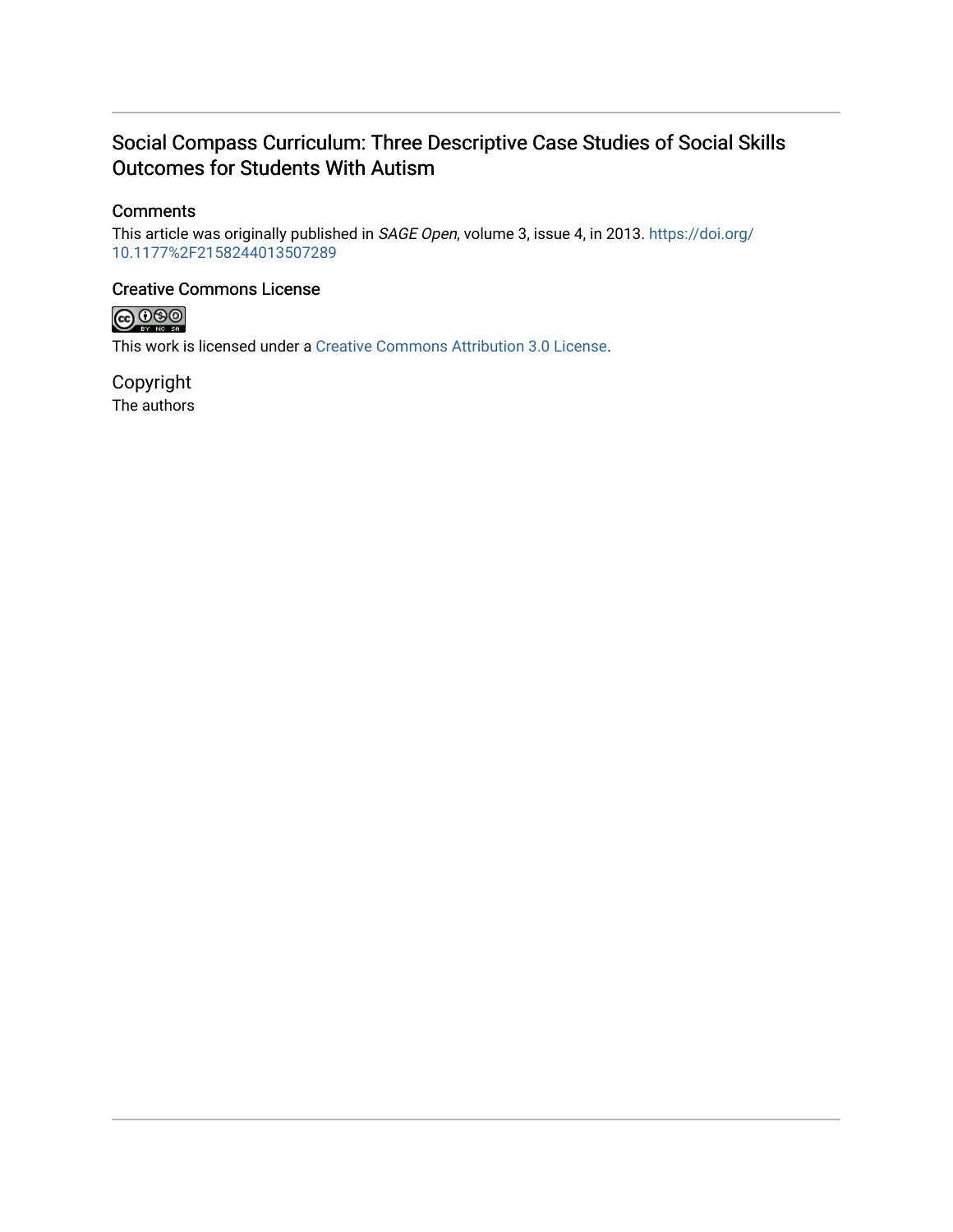# **Social Compass Curriculum: Three Descriptive Case Studies of Social Skills Outcomes for Students With Autism**

SAGE Open October-December 2013: 1–11 © The Author(s) 2013 DOI: 10.1177/2158244013507289 sgo.sagepub.com



LouAnne E. Boyd<sup>1</sup> and Deborah M. Ward<sup>1</sup>

#### **Abstract**

The Social Compass Curriculum (SCC) was investigated for its effectiveness in improving core social skills in three descriptive case studies of students with autism. Treatment fidelity of the SCC was also measured in the school setting. The Social Responsiveness Scale and the Autism Social Skills Profile were completed by parents to measure pre- and postintervention social skills for three students aged 8 to 11 years who participated in the present multisite pilot study. Fidelity of implementation data were collected via a checklist during observations for three educators who implemented the intervention. Results indicate that the SCC improved core social deficits based on standardized rating scales measures. Fidelity observations revealed that 83% of teaching components were completed correctly after 3 hr of training. The results of this study aligned with the National Autism Center's call for ongoing research of school-based interventions and school-friendly interventions for people with autism spectrum disorders (ASD).

#### **Keywords**

educational psychology and counseling, education, social sciences, special education, intellectual & developmental disabilities, special education, educational psychology, applied psychology, psychology, cognitive behavioral therapy, psychotherapy, clinical psychology

The characteristics of autism spectrum disorders (ASD) are well documented and difficulties in social interaction are a core facet of ASD (American Psychiatric Association [APA], 2000). Although the definition of social skills is not undisputed in the autism community, its description typically encompasses perspective taking, joint attention, social pragmatics, social reciprocity, linguistic conventions, and appropriate emotional affect. Social deficits in ASD have significant consequences; people with ASD tend to be isolated in social environments, especially in a mainstreamed school setting (Rao, Beidel, & Murray, 2008; Sansosti, 2010, White, Keonig, & Scahill, 2007). Social isolation, particularly for adolescents, has been implicated as a possible cause for secondary manifestations of psychiatric illness in individuals with ASD later in life (Hurtig et al., 2009; White et al., 2007). Research suggests that the lack of social involvement for youth with ASD leads to serious long-term mental health consequences that exasperate social deficits. During school years, these students may frustrate their teacher's ability to manage a classroom of students with mixed abilities, which can lead to the individual with ASD being moved into more restrictive environments where positive social models may not exist. The current special educational paradigm involves the adherence to full inclusion for all students to the highest degree possible. Students with autism can pose

unique challenges to a classroom teacher especially due to behaviors resulting from a lack of social competence. They do not learn social skills incidentally or vicariously in the same manner as their nondisabled peers, or even persons with other disabilities (Volkmar, 1993). As such, these students often behave in a manner, which may draw negative attention from others or cause avoidance by neurotypical peers. In addition, they may find others unpredictable and therefore difficult to interact with due to their failure to follow rigid routines or structures utilized by the person with ASD. The crux for the classroom teacher is to create a learning environment that will work for all students and avoids crisis management due to problem behaviors. In other words, educators need to reduce the potential for challenging behaviors before they arise rather than focus on contingency plans for managing behaviors once they occur (Marks et al., 2003). Based on the fact that poorly formed social skills is a common attribute across the spectrum of autism disorders, directly teaching social skills is a proactive strategy teachers

1 NOC SELPA, Fullerton, CA, USA

**Corresponding Author:**

LouAnne E. Boyd, NOC SELPA, 1021 W. Bastanchury, suite 161, Fullerton, CA 92651, USA. Email: louanneboyd@gmail.com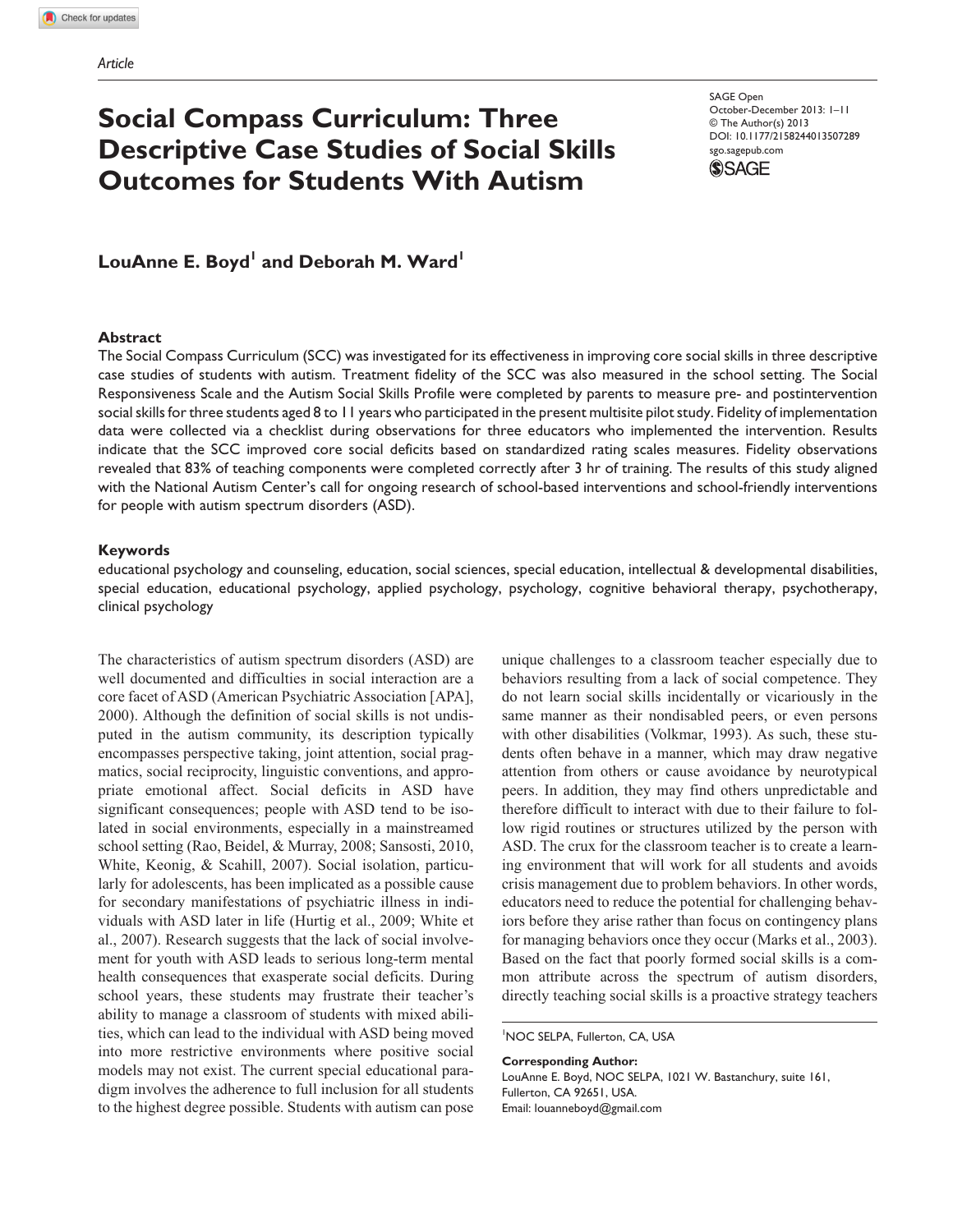may use to effectively manage their classrooms. Time is probably a teacher's most precious commodity. Therefore, a social skills program used by teachers needs to be easy to implement, adaptable to unique student characteristics, and effective. Individuals with ASD are most likely to be receptive to social skills programs that consist of routine structures, provide alternate modes of completing assignments, use visual cues, provide mnemonic devices, and nonverbal cues (Marks et al., 2003). Programs that are provided to a whole class of students assist in creating a common language in the classroom for social behaviors, helping all students understand components of positive social interactions. This may help facilitate positive interactions between people with ASD and other students. In addition, Sansosti, in a guide for school-based professionals, states,

. . . to be most effective, school-based efforts aimed at enhancing the social skill development of individuals with ASD should be conducted by using a systematic approach. That is, social skill interventions should focus on a combination of school-wide, small group, and individualized supports. (Sansosti, 2010, p. 259)

Current social skills interventions approach the problem from an environmental standpoint as well as intra-individually. Environmental interventions aim to alter the setting by working with other students and creating a physical environment that facilitates social interactions. These include The Circle of Friends Program (Frederickson & Turner, 2003) and Peer Buddies (Roeyers, 1996), which work with typically developed students to form facilitated friendships between students with ASD and neurotypical peers. These interventions have positive anecdotal effects for all young people involved (National Autism Center, 2009). However, the positive impact of these environmental interventions does not continue when a person with ASD leaves his or her school site or reaches adulthood. Orsmond, Krauss, and Seltzer (2004) reviewed social relationships among adults with autism and found that nearly 50% of the adults with ASD reported no social interactions outside prearranged group activities. Moreover, the same study found that reciprocal friendships existed for only 8% of adults with ASD when prearranged social outings were not provided. These findings corroborated the low rate of friendships reported in other studies and helped reveal the unfortunate fate for many people with ASD who age-out of school and lose facilitated social interactions. The absence of structured friendships for these adults explains the profound loneliness and isolation leading to the onset of psychiatric behavioral problems that may further restrict access to community life (Ghaziuddin, Ghaziuddin, & Greden, 2002). As Ghaziuddin et al. (2002) detail, social isolation and resultant psychiatric behavior problems further diminish a person with ASD's ability to engage in the community at large, thus creating an immeasurable fissure between sound mental health and mental

illness. This means that young people with autism need to learn skills rather than depend fully on changes to their environment.

There is a shortage of evidence-based social skills curricula available to teachers of students with ASD, while at the same time educators are experiencing the striking rise in the occurrence of children with autism. The current estimate for autism prevalence is 1 in 88 for all children and 1 in 54 for male children (Centers for Disease Control and Prevention [CDC], 2013), which is up from a rate of 5 cases per 10,000 individuals approximately 10 years ago (APA, 2000). Individuals with ASD are no longer rare in classrooms and their needs are painfully obvious to any educator. The National Autism Center's large-scale project, National Standards Project, seeks to objectively articulate evidencebased thematic intervention approaches for ASD rather than endorse particular curriculums or programs. This project calls for the use of established and emerging interventions for people with ASD and for educators to conduct scientifically meaningful research to further establish interventions for this population. Krasny, Williams, Provencal, and Ozonoff (2003) argue that fundamental skills needed are: nonverbal skills, emotional awareness, conversation skills, and social problem solving. The Social Compass Curriculum is a story-based intervention; as such it uses an instructional methodology cited among the established practices according to the National Standards report (National Autism Center, 2009). Furthermore, the SCC intervention meets the need for schools to be the place where the majority of intervention occurs for young people with ASD. The SCC was initiated in the schools after collaboration with educators, parents, and specialists; the first edition of the SCC was implemented in 2002. The SCC has its foundation in a story-based intervention that focuses on four key areas: Nonverbal Communication, Emotions, "We" Skills, and Social Problem Solving. Each lesson consists of a story relating a particular social problem, a visual aid, facilitator modeling of successful behavior to remedy the social problem, student roleplaying, student self-reflection, and a letter to the home to enhance generalization of learned skills. In 2011, a poster was presented at the California Association of School Psychologists presenting data reflecting that educators found the SCC very effective for teaching social skills to students with autism within a school setting (Boyd, McClelland, & Flowers, 2011). These findings were based on an online anonymous, nine-item Likert-type scale, wherein 100 educators who attended a training on the SCC were invited to respond. These educators worked within one suburban Special Education Local Plan Area (SELPA) including elementary, middle, high school, and adult transition grade levels. Of the 100 educators invited to participate in the survey, 18 responded. The highest percentage of respondents represented educators who work with students whose disabilities range from mild to moderate and whose educational placement was in special day class. The majority of the students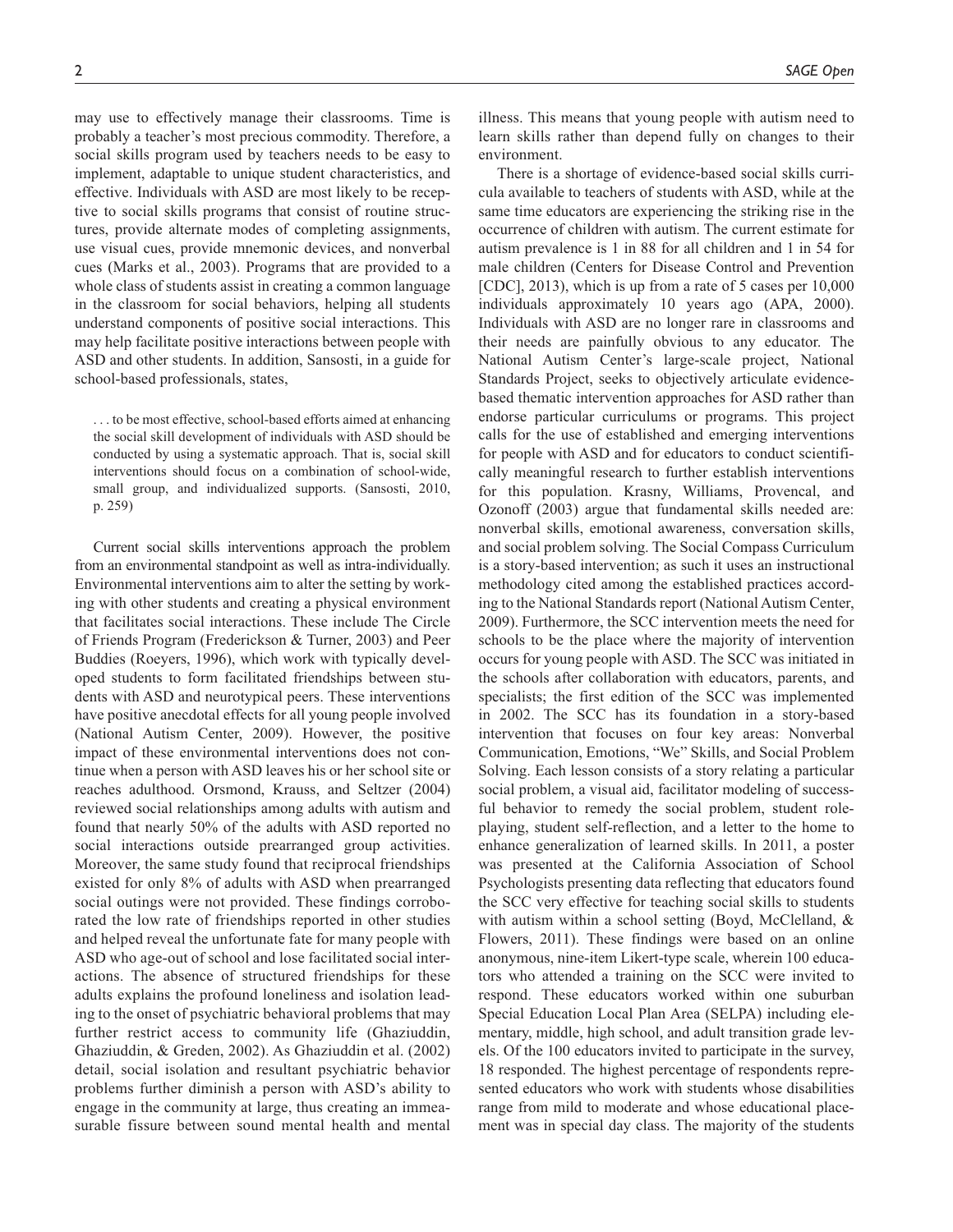#### **Table 1.** Fidelity Data Results.

| Step Percentage correct     | Teacher A (RSP) | Teacher B (speech) | Teacher C (SDC) | Overall percentage correct |
|-----------------------------|-----------------|--------------------|-----------------|----------------------------|
| Number of observations      |                 |                    |                 | N/A                        |
| Stated goal                 | 3/3             | 2/2                | 5/5             | 100                        |
| Read story                  | 3/3             | 2/2                | 0/5             | 50                         |
| Showed visual support       | 3/3             | 2/2                | 5/5             | 100                        |
| Modeled skill               | 1/1             | 2/2                | 5/5             | 100                        |
| Students rehearsed          | 1/1             | 2/2                | 4/4             | 100                        |
| Students role played        | 1/1             | 1/2                | 4/4             | 86                         |
| Feedback by teacher or peer | 1/1             | 2/2                | 4/4             | 100                        |
| Took self-monitoring data   | 1/1             | 1/2                | 0/4             | 28                         |
| Teacher percentage correct  | 100             | 86                 | 72              | 83                         |

were reported to function within the first to sixth grade level. Sixty percent of respondents reported that they were able to implement the SCC in their classrooms "pretty well" which was reported via the following scale: 1 = *not well*, 2 = *somewhat well*, 3 = *pretty well*, 4 = *very well*. Due to anonymity of the survey, the researchers were not able to determine the number of hours of training the educators had prior to implementation. The results may be biased toward individuals who had positive relationships with the creators of this curriculum and thus took the time to respond to the survey. However, this preliminary data suggest that students who function between the first and sixth grade levels were able to access the curriculum in a school setting, while the actual grade level of the students is unknown. Based on preliminary data, it appears that students who function at the elementary grade levels can benefit from the SCC and that their teachers found they could use the SCC "pretty well" in a school setting (Boyd et al., 2011).

The current research aims to answer two research questions:

**Research Question 1:** Does the SCC improve social skills per parental rating scales?

**Research Question 2:** Can educators implement the SCC with fidelity after approximately 3 hr of training?

In the present study, fidelity was measured via direct observation by the trainer using a checklist to describe how well teachers are able to follow the structure of the SCC in a typical school setting. Fidelity is an important component of ASD intervention research since it ensures that the intervention was implemented as prescribed and allows the practitioner to estimate how applicable a particular intervention will be in a typical classroom environment (Sansosti, 2010).

## **Method**

The present study utilized a descriptive case studies design for analysis of student social skills development in three students with ASD. Two public school sites were invited to

participate, representing two different educator facilitators. The SCC trainer conducted fidelity of implementation observations across the implementation of the intervention phase of the study. See Table 1.

## **Experimental Intervention**

The independent variable for this study was the Social Compass Curriculum: A Story-Based Intervention Package for Students with Autism Spectrum Disorders (Boyd, McReynolds, & Chanin, 2013). It follows recommendations put forth by Krasny et al. (2003), "fundamentals . . . such as nonverbal communication and affect recognition need to be practiced in a group setting" (p. 108). Areas of social skills that are addressed in the 24-lesson curriculum include: Nonverbal Skills, Emotions, "We" Skills, and Social Problem Solving. Each lesson incorporates the comprehensive components outlined by Krasny et al. (2003) and Marks et al. (2003) such as: defined goals, visual supports, a narrative of a social challenge, teacher modeling, rehearsal, role-play, feedback, reinforcement via self-monitoring, and a takehome letter to encourage generalization of skills. All instructional components of the SCC lessons encompass skills that a classroom teacher or service provider already has in his or her collection of classroom techniques. Each SCC lesson can be completed in approximately 40 min with a group of students. The 8 lessons of the SCC lessons were presented to groups of students within a pull out social skills group. The intervention was delivered by California credentialed educators who received 3 hr of training prior to and brief consultation during the intervention.

## **Ethics Statement**

Informed consent was obtained from minor students' parents for student participation in a school-based social skills curriculum, collection of survey data, and presentation of data in the form of a research paper. Consent to conduct research at school sites was approved by a committee of administrators representing the various school districts, the Special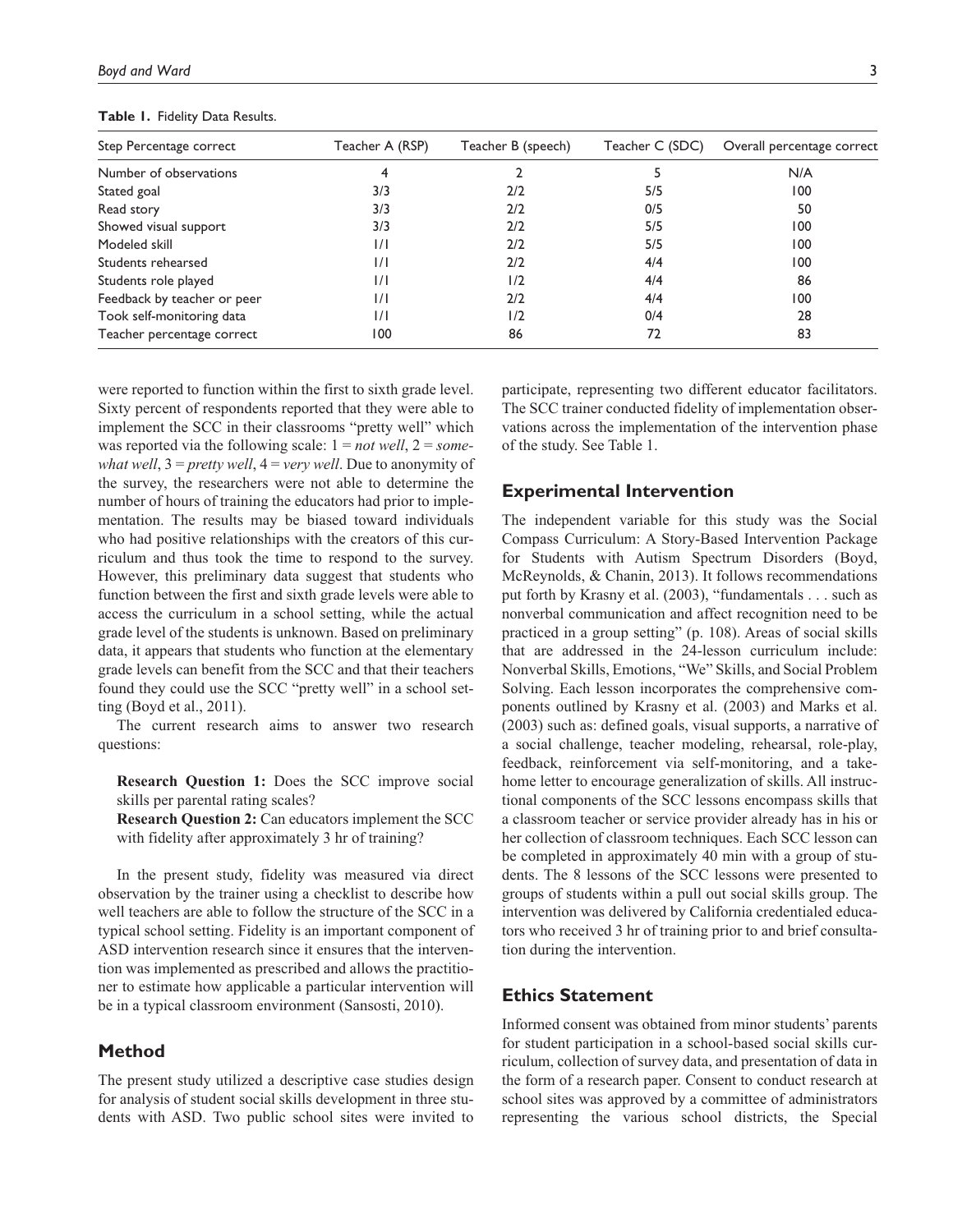|                    | Male A     | Male B     | Female A       |
|--------------------|------------|------------|----------------|
| Age in years       | п          | 8          | 9              |
| Pull out setting   | Speech     | <b>RSP</b> | <b>RSP</b>     |
| Ethnicity          | Asian      | Caucasian  | Caucasian      |
| Total SRS T-scores | $90 + 187$ | 86/82      | 90+/incomplete |
| <b>ASSP</b> scores | 101/105    | 115/130    | 85/113         |

**Table 2.** Participant Demographics.

**Table 3.** Teacher Demographics.

|                       | Teacher A  | Teacher B  | Teacher C  |
|-----------------------|------------|------------|------------|
| Instructional         | Pull out   | Pull out   | <b>SDC</b> |
| setting               | RSP group  | SLP group  |            |
| Teacher<br>assignment | <b>RSP</b> | <b>SLP</b> | <b>SDC</b> |
| Gender                | Female     | Female     | Female     |
| Ethnicity             | Caucasian  | Caucasian  | Caucasian  |

Education Local Plan Area administrators, and the governing cabinet for individual school districts. Students were given the opportunity to assent to the intervention as well as to voluntarily withdraw from the intervention. No financial offering or gifts were provided to the parents of the students or to the students for participation. The educator participants were provided a free SCC manual that they were allowed to keep.

## **Participants**

The focus of this investigation was on students with ASD who were provided intervention with the SCC. The three students evaluated had educational designations of Autistic-Like Behaviors determined by school personnel. The participants aged from 8 to 11 years attended one of two public elementary schools in a suburban area of Southern California experienced the SCC intervention. Demographics of three students studied with ASD consisted of two male students and one female student. All three students attend public elementary school in a fully included general education environment without the assistance of an adult aide. All students are able to access grade-level academics independently. The three students would be described as individuals with high functioning autism based on their ability to access grade-level general education academics. However, these students showed social impairments with *T*-scores about 76 on the Social Responsiveness Scale (SRS). The three students studied were provided the SCC intervention as a pull out designated service per their individualized education program. See Table 2.

Three public educators were observed to measure fidelity of treatment. Two were California credentialed special education teachers and one was a California licensed speech and language pathologist. See Table 3.

### **Procedures**

The first month of the study, teachers attended a 3-hr training using a PowerPoint that described the research components' rationale and corresponding strategy present in each lesson. Each of the five steps to a lesson was described in detail with several examples provided from the text. The original of the visual supports and how to give feedback was role-played with the participants. At the onset and conclusion of the study, social skills rating scales were provided to parents or guardians of students with designated ASD.

Next, the social skill groups were assembled. Male A participated with Teacher B (speech) in a mixed group of four students who were pulled out of their general education placement for designated speech services in one public elementary school. Male B and Female A participated with Teacher A (RSP) in a mixed group of five students who were pulled out of their general education placement in the second public elementary school.

During the intervention phase, the SCC trainer measured fidelity of the intervention using a data collection system composed of a checklist. The trainer observed the entire lesson and checked off the presence or absence of each step of the lesson listed in Table 1. Targeted observations were scheduled once every 1 to 2 weeks to achieve an adequate measure for treatment integrity, 10 of 33 sessions were observed. See Table 4.

At each observation, data were collected on the educators' implementation of the comprehensive components of each lesson. Total observations may have included parts of a single lesson as Teacher A and B provided intervention twice a week for 20 min and Teacher C met once a week for 45 min. Teacher A and B used small pull-out groups and Teacher C worked with the whole class of students in a special day class (SDC) with moderate disabilities. The SDC teacher modified the curriculum by summarizing the social narrative and replacing the selfmonitoring with whole group feedback as the students' attention to these aspects was poor. The SDC teacher found it useful to use two sessions per lesson for whole class instruction.

## **Social Skills Measures**

Most rating scales are given at the beginning of a study and can be used for follow-up measures (Sansosti, 2010). Two rating scales were chosen to be completed by parents for this study. The SRS as it is believed to have the potential to be sensitive to treatment changes in children with autism spectrum disorder (Sansosti 2010; White, 2007 ) as well as the ASSP by Scott Bellini (Sansosti, 2010). The authors provide mean changes on social skills measures as well as qualitative case descriptions for the effect of the SCC for three students with ASD.

#### *Social Responsiveness Scale*

The Social Responsiveness Scale (SRS) is a 65-item rating scale based on a normative sample of 1,600 children from 4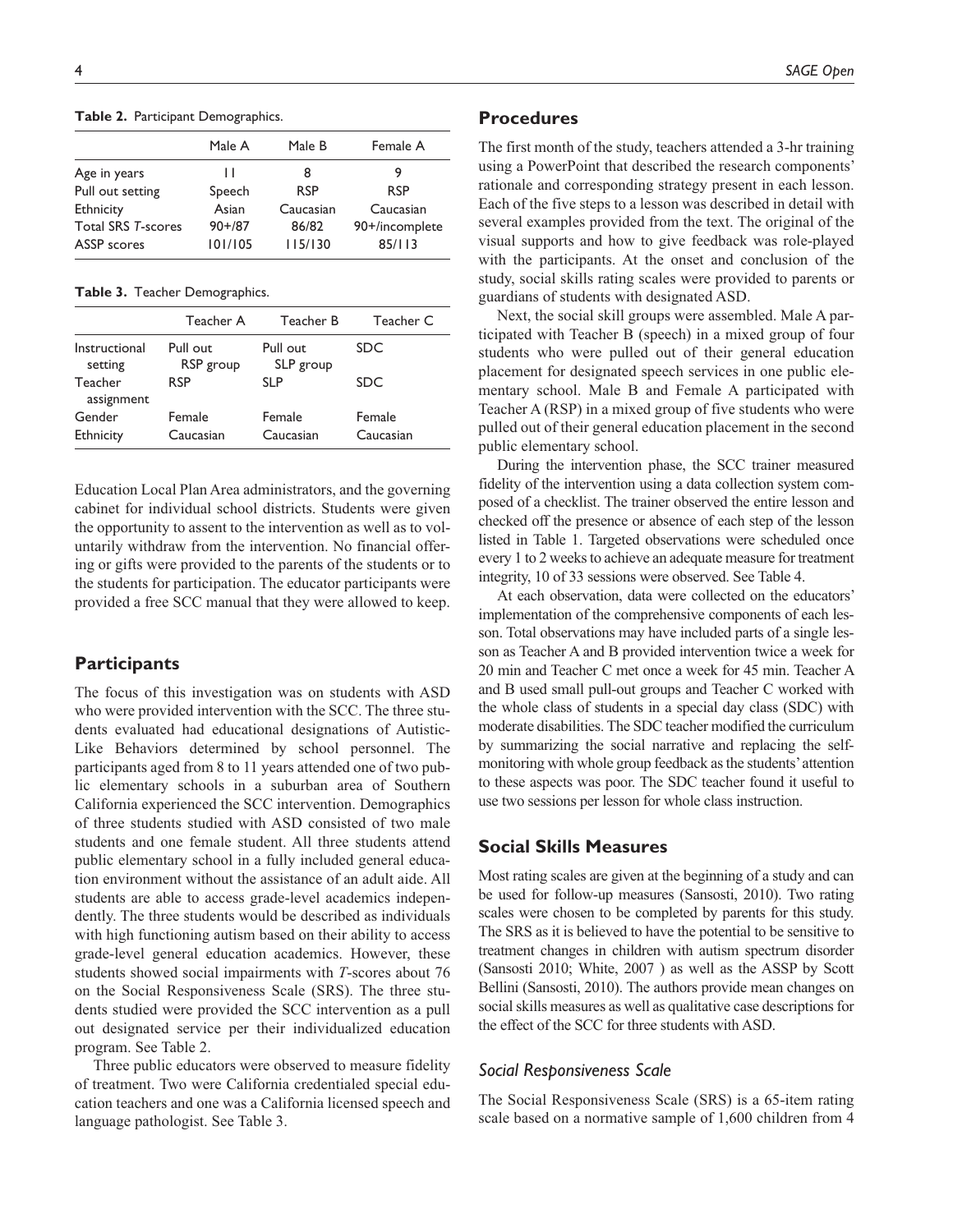| Date of activity   | Teacher (RSP)                             | Teacher B (SLP) | Teacher C (SDC)              |
|--------------------|-------------------------------------------|-----------------|------------------------------|
| Week I             | SCC training                              | SCC training    | SCC training                 |
| Week 2-4           | <b>Baseline</b>                           | <b>Baseline</b> | <b>Baseline</b>              |
| Week 5             | <b>Baseline</b>                           | <b>Baseline</b> | Lesson   Part                |
| Week 6             | <b>Baseline</b>                           | <b>Baseline</b> | Lesson   Part 2              |
| Week 7             | Lesson 1: Body language                   | <b>Baseline</b> | Lesson 2 Part 1              |
| Week 8             | Lesson 2: Proximity <sup>a b</sup>        | Lesson I        | Lesson 2 Part 2              |
| Week 9             | Lesson 3: Voice volume <sup>a</sup>       |                 | Lesson 3 Part $I^a$          |
| Week 10            |                                           |                 | Lesson $3$ Part $2^a$        |
| Week II            |                                           | Lesson $2^a$    | Lesson 4 Part 1              |
| Week 12            | Lesson 4: Eye contact                     |                 | Lesson 4 Part 2              |
| Week 13            | Lesson 5: Emotion vocabulary <sup>a</sup> | Lesson 3        | Lesson 5 Part 1              |
| Week 14            | School Break                              |                 |                              |
| Week 15            | Lesson 6: Intensity <sup>a</sup>          | Lesson 4        | Lesson 5 Part 2 <sup>a</sup> |
| Week 16            | Lesson 7: Empathy                         | Lesson 5        | Lesson 6 Part 1              |
| Week 17            |                                           | Lesson 6        | Lesson 6 Part 2              |
| Week 18            |                                           |                 | Lesson 7 Part 1 <sup>ª</sup> |
| Week 19            | Lesson 8: Positive self-talk              | Lesson 7        | Lesson 7 Part 2              |
| Week 20            |                                           | Lesson $8^a$    | Lesson 8 Part 1              |
| Week 21            | Lesson 9: Joining in                      |                 | Lesson 8 Part 2              |
| <b>Weeks 22-24</b> | Post-measures                             | Post-measures   | Post-measures                |

**Table 4.** Weekly Timeline of Research Activities.

<sup>a</sup>Indicates trainer-observed session and collected fidelity of implementation data.

<sup>b</sup>Indicates Male B absent.

years to 18 years of age. This rating scale prescribes to measure emotionally appropriate social interactions of individuals who may have ASD. According to Constantino et al. (2003), the SRS provides a .7 correlation with the Autism Diagnostic Interview–Revised and the *Diagnostic and Statistical Manual of Mental Disorders* (4th ed.; *DSM-IV*; APA, 1994) in its ability to identify autism and a .8 interrater reliability. The SRS designates ASD by evaluating the individual's social interactions without regard for intellectual capacity. This scale is described as appropriate for research pursuits due to its brief administration, approximately 15 min, and its linkage to current theories. It is designed to be completed by an adult, a teacher, or parent. Subscales on the SRS include social awareness, social cognition, social communication, social motivation, and autistic mannerisms.

The SRS was selected for its ability to quickly identify aspects of social skills present before and after the SCC intervention and for confirmation of identified participant ASD status. The SRS was sent to the participant's parent via the SCC facilitator. The parent independently completed the rating scale as a survey without the assistance of the facilitator or the researcher. The researcher scored the rating scale according to the manual and analyzed the scores at the overall level, domain level, and item level.

### *Autism Social Skills Profile*

The Autism Social Skills Profile (ASSP) is a scale developed to measure social functioning in individuals with ASD and specifically to facilitate progress monitoring through an intervention process. The preliminary psychometric analysis was conducted with mothers representing 93% of respondents, then fathers (3%), grandparents at 2% and other as last 2% (Bellini & Hopf, 2007).The ASSP ascribes to measure three domains: social reciprocity, social participation/avoidance, and detrimental social behaviors. The ASSP utilizes a 4-point Likert-type scale for each of the 49 items and can be completed by parents or teachers in approximately 15 to 20 minutes. Bellini and Hopf (2007) analyzed the psychometric properties of the ASSP finding the internal consistency (Cronbach's  $\alpha$ ) to range from  $\alpha$  = .848 to  $\alpha$  = .940 depending on the sample. Test–retest reliability was .904 for the entire sample and factor loading was low (.09 to .36) suggesting the measure identifies distinct factors. The ASSP was sent home to the participant's parent by the SCC facilitator; the parent independently completed the rating scale as a survey without the assistance of the facilitator or the researcher. The ASSP was scored using instructions provided by the authors and was analyzed at the overall, domain, and item level.

The tool was designed to monitor progress on social skill interventions for students with autism. Bellini and Hopf (2007) reported parents of students with intellectual disability scores between 67 and 161, students with autism scored between 67 and 177, and students identified as high functioning autism scored between 70 and 177. Bellini and Hopf (2007) reported the mean score for high functioning students with autism as 109.83. A group if individuals with intellectual disabilities or severe language deficits had a mean score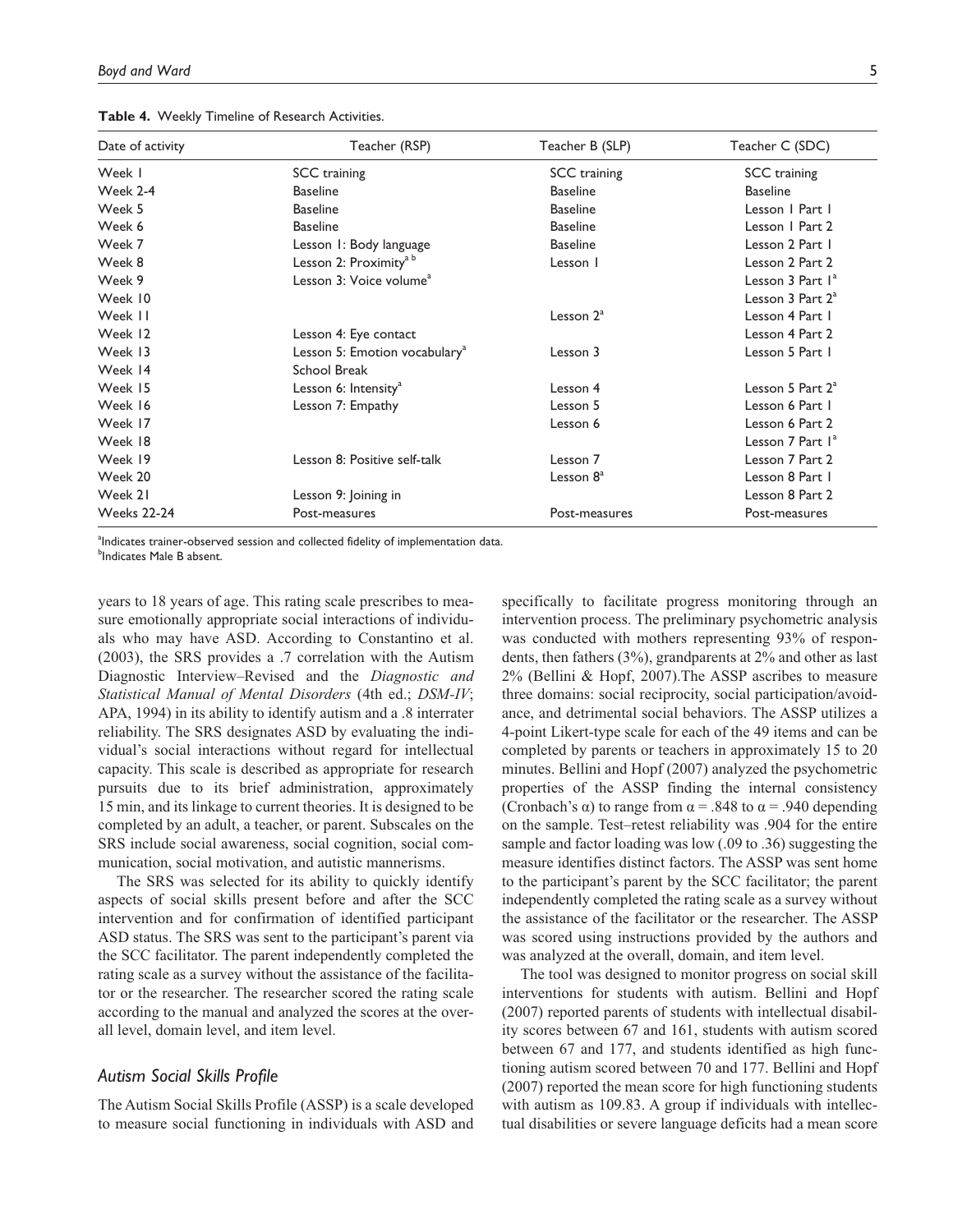of at 97.12. This instrument did not provide cutoff scores but rather ranges of scores related to severity of impairment.

## **Results**

Fidelity data collected by the SCC trainer is displayed in Table 1. Key components of the intervention were monitored while the teacher implemented the SCC with a mixed group of students. All Teachers successfully stated the goal of the lesson. Teacher A (RSP) and Teacher B (Speech) read the social narrative aloud at each observation point. Teacher C (SDC) did not read the short story aloud straight through from beginning to end when the observer was present. Instead this teacher adapted the story to address the student's attention span and unique needs using gestures to act out story as she went along. All teachers modeled skills, allowed for student rehearsal, and provided feedback to students. Student self monitoring was an area of difficulty; Teacher B (speech) was observed as presenting the self monitoring aspect of the SCC half of the time and Teacher C (SDC) did not implement the student self monitoring component of the lessons when observed by the trainer. The self-monitoring component of the Social Compass Curriculum was the biggest challenge to all three groups and required teachers to prompt students to complete the self-monitoring tasks. To teach students to self-monitor, the teacher is expected to provide prompting initially and continue until students are independent and accurate with the task. Without therapist coaching provided and after fidelity observations, teachers reported they would be likely to stop implementing this step. Overall Teacher A (RSP) implemented the SCC with 100% fidelity. Teacher B (speech) implemented the SCC with 86% fidelity. Teacher C (SDC) implemented the SCC with 72% fidelity.

## **Social Skills Measures**

#### *Social Responsiveness Scale*

Two of three participants with ASD returned the pre- and post-tests for the Social Responsiveness Scale (SRS) fully completed; one participant (Female A) returned a partially completed posttest rating scale. The SRS generates *T*-scores with a mean of 50 and a standard deviation of 10 based on a normative sample of 1600 individuals. A *T*-score of *T*-59 or below suggests normal range; *T*-60 to *T*-75 indicates mild to moderate range; and *T*-76 or higher represents severe range

All participants for pre- and post-tests had *T*-scores in the severe range and corroborates the identification of participant ASD. A comparison of pretest and posttest total scores for the SRS shows that the post-test yielded an average *T*-85 versus an average pre-test of *T*-89 with a −4.49 mean percent change. The standard error of measure (SEM) on the SRS is 2.4 for male children and 2.6 for female children. The numeric difference of *T*-scores from pre- to post-test for

| Student          | Pre-test | Post-test | Percent<br>change | Difference |
|------------------|----------|-----------|-------------------|------------|
| Male student A   | $90+$    | 87        | $-3.33$           |            |
| Male student B   | 86       | 82        | $-4.65$           | 4          |
| Female student A | $90+$    | a         | a                 | a          |
| Average          | 89       | 85        | 4 49              |            |

| Table 5. SRS Total Score T-Score Results. |  |
|-------------------------------------------|--|
|-------------------------------------------|--|

<sup>a</sup>lncomplete rating scale.

individual students as well as the average *T*-score numeric difference was greater than the SEM for the testing instrument, which suggests that the changes in *T*-scores were greater than the degree of natural fluctuation in the instrument's sensitivity. See Table 5.

#### *Item level Analysis for Participants—SRS*

Parental rating of participants' pre- and post-intervention were evaluated at the item level to provide progress monitoring data. The SRS rating scale employs the following Likerttype scale: 1 = *not true*, 2 = *sometimes true*, 3 = *often true*, 4 = *almost always true*. Items that directly relate to social functioning were reviewed and areas of change are reported below for each single case studied. See Table 6.

Male A had the greatest number of socially related items on the SRS that improved. At the same time this individual student also had a *T*-score of 90+ at baseline. He improved in multiple aspects of social communication such as making eye contact and matching his facial expressions with what he is communicating. Male A, according to parental observations, improved his tendency to interact with other people as indicated by SRS prompts: does not join activities unless told to do so, appears to avoid starting social interactions with peers or adults, and has difficulty making friends, even when trying his best. See Table 7.

Male B improved on four items related to social skills. His parent's responses on the SRS indicated improvement in the area of understanding that others have feelings or thinking, a measure of perspective taking. He was noted as being able to imitate the actions of others more often after the SCC intervention and was noted as offering comfort to others when sad to a greater degree after the intervention. Male B was observed as thinking and talking about the same thing, which may describe rigid interests, to a lesser degree after the SCC intervention.

Female A improved on six items of the SRS that relate to social competency. Female A's parent reported improvements in her ability to take turns during social interactions, maintaining eye contact, and offering comfort to others when sad. Her parent also reported that she plays appropriately with children her age to a greater degree and is less likely to be regarded as odd or weird by other children. Lastly, Female A's parent noted that she was not observed as taking things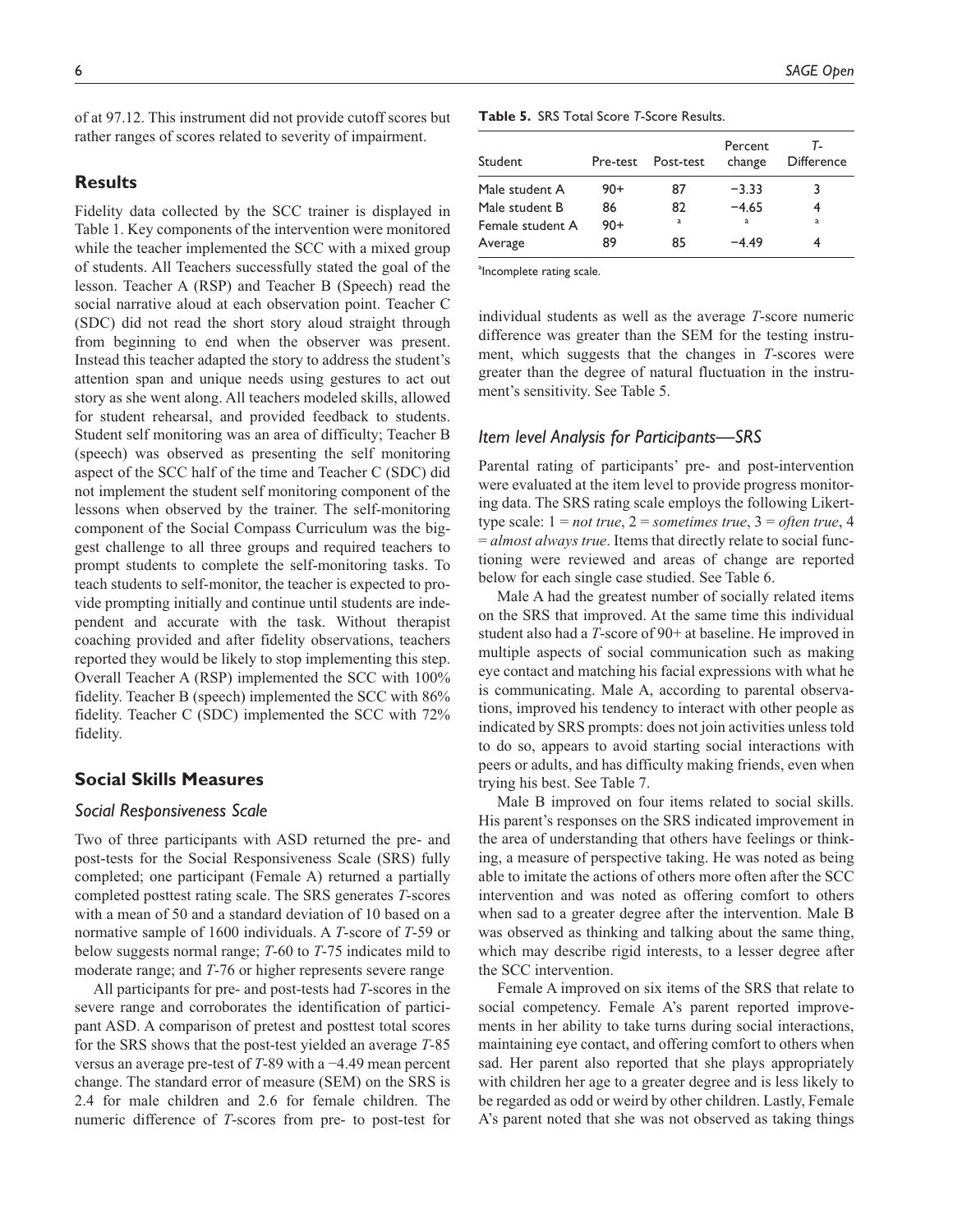| Item           | <b>SRS Prompt</b>                                                       | Pre                  | Post             |
|----------------|-------------------------------------------------------------------------|----------------------|------------------|
| $\overline{2}$ | "Expressions on his face don't match he is saying"                      | "Often true"         | "Not true"       |
| 16             | "Avoid eye contact or unusual eye contact"                              | "Almost always"      | "Often true"     |
| 8              | "Has difficulty making friends, even when trying his best"              | "Almost always"      | "Sometimes true" |
| 23             | "Doesn't join activities unless told to do so"                          | "Often true"         | "Sometimes true" |
| 27             | "Appears to avoid starting social interactions with peers<br>or adults" | "Often true"         | "Sometimes true" |
| 33             | "Socially awkward even when trying to be polite"                        | "Almost always true" | "Often true"     |
| 37             | "Difficulty in relating to peers"                                       | "Almost true"        | "Often true"     |
| 54             | "Seems to react to people as if they are objects"                       | "Often true"         | "Sometimes true" |
| 55             | "Knows when he is too close or invading someone's space"                | "Not true"           | "Sometimes true" |
| 56             | "Walks between people talking"                                          | "Almost always true" | "Often true"     |
| 60             | "Emotionally distinct, doesn't show feelings"                           | "Sometimes true"     | "Not true"       |
| 61             | "Is inflexible, has a hard time changing his mind"                      | "Often true"         | "Sometimes true" |
| 62             | "Gives unusually or illogical reasons for doing things"                 | "Often true"         | "Sometimes true" |

#### **Table 6.** Male A—Item Responses SRS Pre and Post.

**Table 7.** Male B Item Responses SRS Pre and Post.

| Item | <b>SRS Prompt</b>                                 | Pre              | Post                 |
|------|---------------------------------------------------|------------------|----------------------|
|      | "Is aware of what others are thinking of feeling" | "Not true"       | "Sometimes true"     |
| 21   | "Is able to imitate the actions of others"        | "Sometimes true" | "Almost always true" |
| 26   | "Offer comfort to others when sad"                | "Sometime true"  | "Often true"         |
| 28   | "Think and talks about same thing"                | "Always true"    | "Sometimes true"     |

#### **Table 8.** Female A Item Responses SRS Pre and Post.

| Item            | <b>SRS Prompt</b>                                            | Pre              | Post             |
|-----------------|--------------------------------------------------------------|------------------|------------------|
| 10              | "Takes things too literally and doesn't get real<br>meaning" | "Almost always"  | "Often true"     |
| $\overline{13}$ | "Awkward in turn taking interactions"                        | "Often true"     | "Sometimes true" |
| 16              | "Avoids eye contact"                                         | "Often true"     | "Sometimes true" |
| 22              | "Plays appropriate with children her age"                    | "Sometimes true" | "Often true"     |
| 26              | "She offers comfort when sad"                                | "Sometimes true" | "Often true"     |
| 29              | "Is regarded by other children as odd or weird"              | "Often true"     | "Sometimes true" |

*Note.* The remainder of the survey (back side) was incomplete for postintervention measure.

too literally without gaining the real meaning in conversations as often as before the intervention with the SCC. See Table 8.

### *Autism Social Skills Profile*

Of the three participants with ASD, three parents/guardians completed the pre- and posttest measures for the ASSP scale. At the time the ASSP post-test was completed, the students had completed 8 to 9 of the 24 lessons included in the intervention. The study began in January, sessions began in March, sessions ended in early June and post intervention was collected in June before the school year concluded. The ASSP was reported as being appropriate for monitoring of progress for social skills interventions; higher total scores for social functioning represents more positive social behaviors

(Bellini & Hopf, 2007). All students' total scores for social functioning increased. The range of percent increase was 3.96% to 32.94%. When scores were averaged for the group, 16% change was noted.

## *Item Analysis Pre–Post for single Participants*

The ASSP Provides the respondent with the following Likerttype scale:  $1 = never$ ,  $2 = sometimes$ ,  $3 = often$ ,  $4 = very$ *often*. Areas of improvement are provided in the following tables based on parental responses pre- and post-intervention (in this case post refers to approximately 8 to 9 of the 24 lessons).

Male A improved on seven items of the ASSP that related to social competence. His parent reported improvements in his ability to interact with peers in structured and unstructured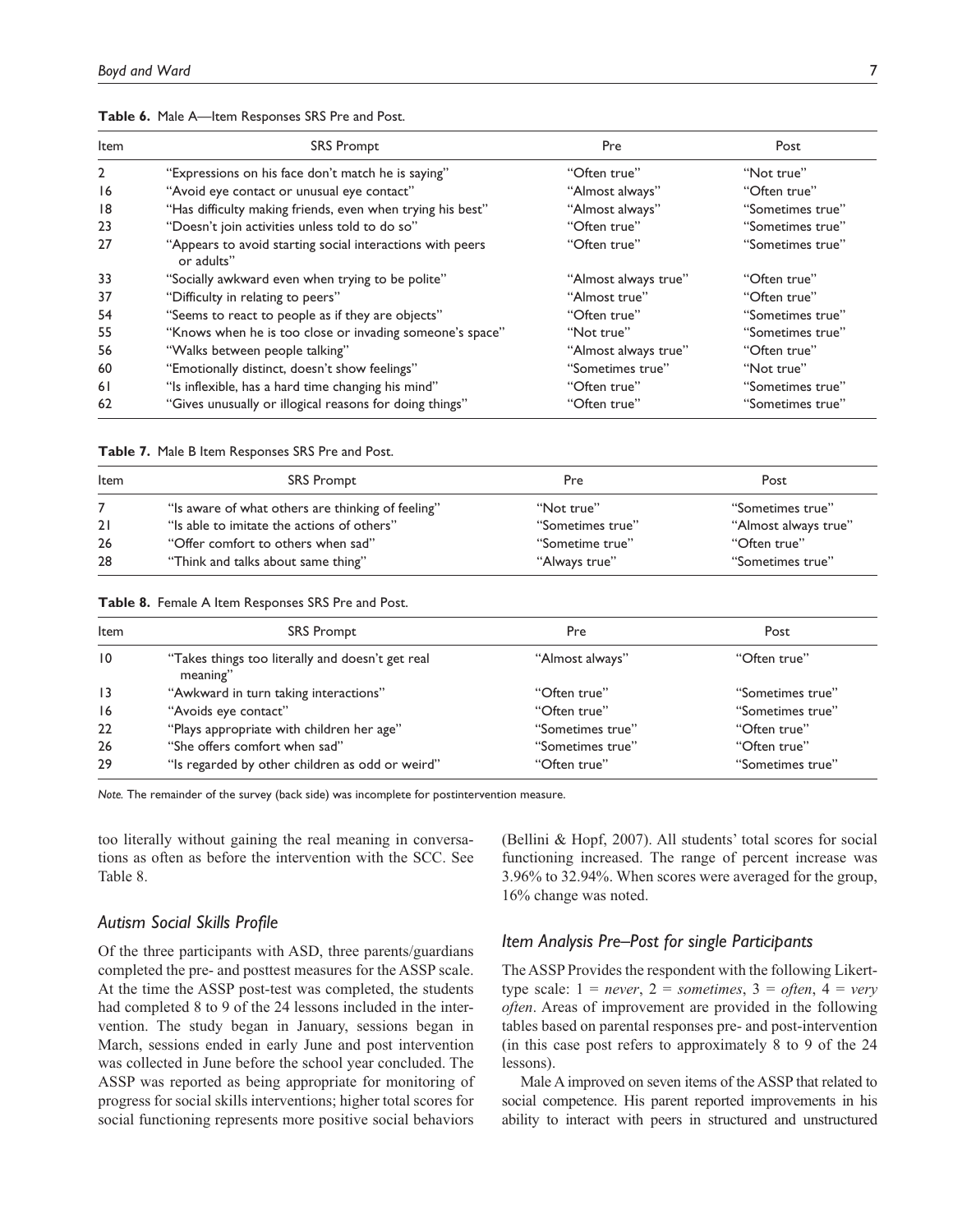| ASSP prompt                                                        | Pre       | Post  |
|--------------------------------------------------------------------|-----------|-------|
| "Verbally expresses how he or she is feeling"                      | Never     | Often |
| "Politely asking others to move out if the way"                    | Sometimes | Often |
| "Acknowledges compliments from others"                             | Sometimes | Often |
| "Interacts with peers during structured activities" <sup>a</sup>   | Sometimes | Often |
| "Interacts with peers during unstructured activities" <sup>a</sup> | Sometimes | Often |
| "loin in activities with peers"                                    | Sometimes | Often |
| "Experiences positive peer interactions"                           | Sometimes | Often |

#### **Table 9.** ASSP Male A—Item Responses ASSP Pre and Post.

<sup>a</sup>Indicates items that were also improved on another participant's item analysis.

| Table 10. Male B-ltem Responses ASSP Pre and Post. |  |  |
|----------------------------------------------------|--|--|
|----------------------------------------------------|--|--|

| ASSP prompt                                                        | Pre       | Post       |
|--------------------------------------------------------------------|-----------|------------|
| "Interacts with peers during unstructured activities" <sup>a</sup> | Often     | Very often |
| "Allows peers to join in activities"                               | Sometimes | Very often |
| "Engages in solitary interests and hobbies"                        | Often     | Sometimes  |
| "Misinterprets the intention of others"                            | Often     | Sometimes  |
| "Ends conversations abruptly"                                      | Often     | Sometimes  |

<sup>a</sup>Indicates an item that was also improved on another participant's item analysis.

activities. He was reported as being able to verbally express how he was feeling to a greater extent than before the SCC intervention. Male A was reported as having positive experiences with peers often and joining activities with peers. See Table 9.

Male B improved, according to his parent respondent, in his ability to interact with peers during unstructured activities and allowing peers to join in activities. He was reported as engaging in solitary interests or hobbies less often which seems to account for the aforementioned report of engaging with others more often. He was noted as being less likely to misinterpret the intentions of others as well as being less likely to end conversations abruptly. See Table 10.

Female A improved on three items on the ASSP that relate to social competency by her parent. From baseline to the post-measure, Female A was more likely to interact with peers in structured and unstructured activities. She was also reported to interact with groups of peers more often than prior to the SCC intervention. See Table 11.

#### **Discussion**

The results of this study at least partially answer the research question as to whether parents of individuals studied with ASD would note improvements in core social skills. Combined parental pre- and post-measures using the ASSP showed that indicators of social reciprocity by querying aspects of social exchange, such as maintaining the "give and take" of conversations, responding to questions directed at him or her, taking turns during a game, acknowledging others' interests, and joining a conversation without

interrupting (Bellini & Hopf, 2007, p. 85) improved from the baseline after approximately eight to nine lessons through the 6-month period of the case studies on the SCC intervention. Comparison of averaged pre- and posttest results revealed an increase in social functioning of 16% change, with an average pretest score of 100 and an average posttest score of 116. When individual items were analyzed for the three students with ASD, there was an overlap in parental perception of improvement for interacting with peers in unstructured activities for all three students. The fact that all three parents observed their child interacting with others during unstructured activities is a major gain for these youths as unplanned interactions with peers is known to be an aspect of social interaction that is particularly difficult for people with autism who often seek interactions that are controlled by adults (Orsmond et al., 2004). The SCC includes multiple lessons that directly teach individuals the mechanics of social interactions; moreover, the use of peer role-plays integrates a range of interpretations by students in which the student with ASD can observe and learn appropriate responses.

The Social Responsiveness Scale (SRS) supports outcome analysis of emotionally appropriate social interactions of people with ASD. The SRS has an additional function of assisting in the identification of people with ASD. In this regard, the SRS provided a dual purpose: first, to measure differences in congruency of emotional response to social interactions pre and post, and second, to confirm that participants noted in the study as having ASD were correctly identified. The SRS provides *T*-score designations of functional level; a *T*-score of 59 or below is considered normal range, *T*-60 to *T*-75 relates to mild to moderate range, and *T*-76 or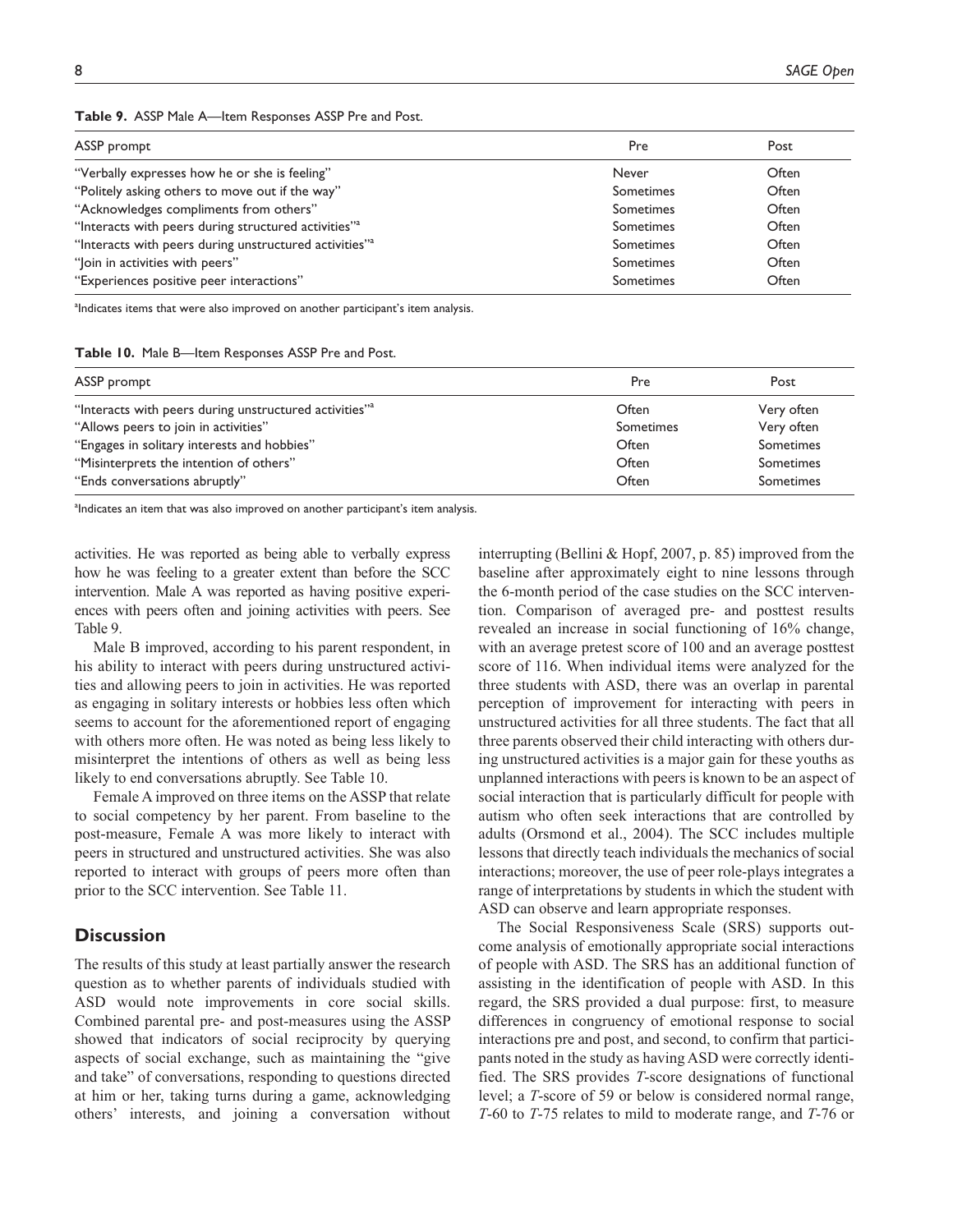| ASSP prompt                                                        | Pre       | Post  |  |
|--------------------------------------------------------------------|-----------|-------|--|
| "Interacts with peers during unstructured activities" <sup>a</sup> | Sometimes | Often |  |
| "Interacts with peers during structured activities" <sup>a</sup>   | Sometimes | Often |  |
| "Interacts with groups of peers"                                   | Sometimes | Often |  |

#### **Table 11.** Female A—Item Responses ASSP Pre and Post.

<sup>a</sup>Indicates items that were also improved on another participant's item analysis.

greater indicates severe range. All participants exhibited *T*-scores greater than 76, indicating a high probability of ASD. *T*-scores for all participants decreased after exposure to the SCC intervention. The average percentage change was −4.49 with an average difference of 4 for *T*-score results. All outcome measures were above the cutoff for standard error of measure, suggesting changes were greater than natural fluctuations in scores innate to the SRS. For the participants in this study, the item analysis of the SRS showed improvement in social skills as it relates to emotional appropriateness of the situation while participant *T*-scores remained within the severe range. This finding suggests that the pivotal skills of emotional awareness and social problem solving may have improved after exposure to the SCC.

When individual items were evaluated for the three students with ASD, there was overlap on two items between Male A and Female A and Male B and Female A. Items where there was shared improvement across participants were using more typical eye contact and offering comfort to others when sad. The SCC offers students the opportunity to practice effective conversational behaviors, which include facing one's conversational partner and this repeated practice may have improved the children's tendency to offer eye contact. Emotional understanding represents a unit of lessons in the SCC including identifying emotions based on facial expressions and discerning emotional intensity in others. Appropriate responses to other's emotions are presented in a social narrative, modeled by the facilitator, role played by the student, and then considered by peer review as well as self-reflection. At face value it appears that the SCC would teach emotional understanding in such a way that improvements may be accepted as actual changes in the child with ASD's understanding of how to interact with a person who is sad by offering comfort.

Specific topics covered during the course of the SCC intervention were reading body language, using proximity to communicate intent to communicate, using volume and tone of voice to communicate in expected fashion with peers, using social referencing to communicate intent to interact with group, and using appropriate intensity of emotions to match the emotional intensity of the social situation. Methods for teaching include providing an adult-generated model, imitating model (rehearsal), adult and peer feedback of correct and incorrect examples of behavior, student roleplaying, allowing peer-mediated feedback, and last, student self-monitoring. In addition, each lesson included a parent send home letter to describe the content of the lesson and

encourage parental praise of desired behaviors—a practice to encourage generalization and maintenance of learned behaviors. The inclusion of a parent letter describing the content of each lesson may have caused the parents to inflate their ratings on measures of social skills due to directing the parent's attention to particular social skills. Although this practice may have inflated parental responses, this possibility is viewed as a positive attribute, because this would mean that the parents were attending to positive behaviors to a greater degree than prior to the SCC intervention. Praise of prosocial behaviors by parents would predict repetition of those behaviors by the children, assuming the children desire parental attention, and thus would possibly increase those behaviors in multiple environments which may influence generalization as well as maintenance of learned skills.

Previously presented research revealed that a group of 18 educators found that they were able to implement the SCC pretty well with limited training (Boyd et al., 2011). To be useful, an intervention benefits from a format that reduces interventionist's vigilance (Koegel, Koegel, Harrower, & Carter, 1999a). A predictable routine in an intervention aligns with strengths of people with ASD in adhering to routines (Krasny et al., 2003; Marks et al., 2003). The SCC uses a common structure to each lesson while addressing new concepts, thus providing needed routines which lessen interventionist vigilance. For a teacher, this would likely improve fidelity as well as satisfaction with the SCC. Moreover, student motivation was noted by Krasny as being related to student perceived relevance of the instructed social skills, and was reported as being enhanced by story-based lessons (Krasny et al., 2003). Each SCC lesson includes a vignette of a particular social problem wherein the protagonist of the story solves his or her social problem. The SCC social narratives serve a dual purpose: to provide relevance to the skills taught as well as providing an explicit example of a social problem and how the problem can be solved.

The SCC is an intervention that educators were able to use with fidelity; educators reported that students could participate in it easily, and it stated teaching procedures clearly. This is especially important with regard to current political educational mandates that educators must apply differentiated teaching for individuals with ASD. For example, state mandates in California require special educators to obtain additional credentialing, an autism authorization, to teach students with autism. The need for school-friendly effective interventions are timely and of paramount importance.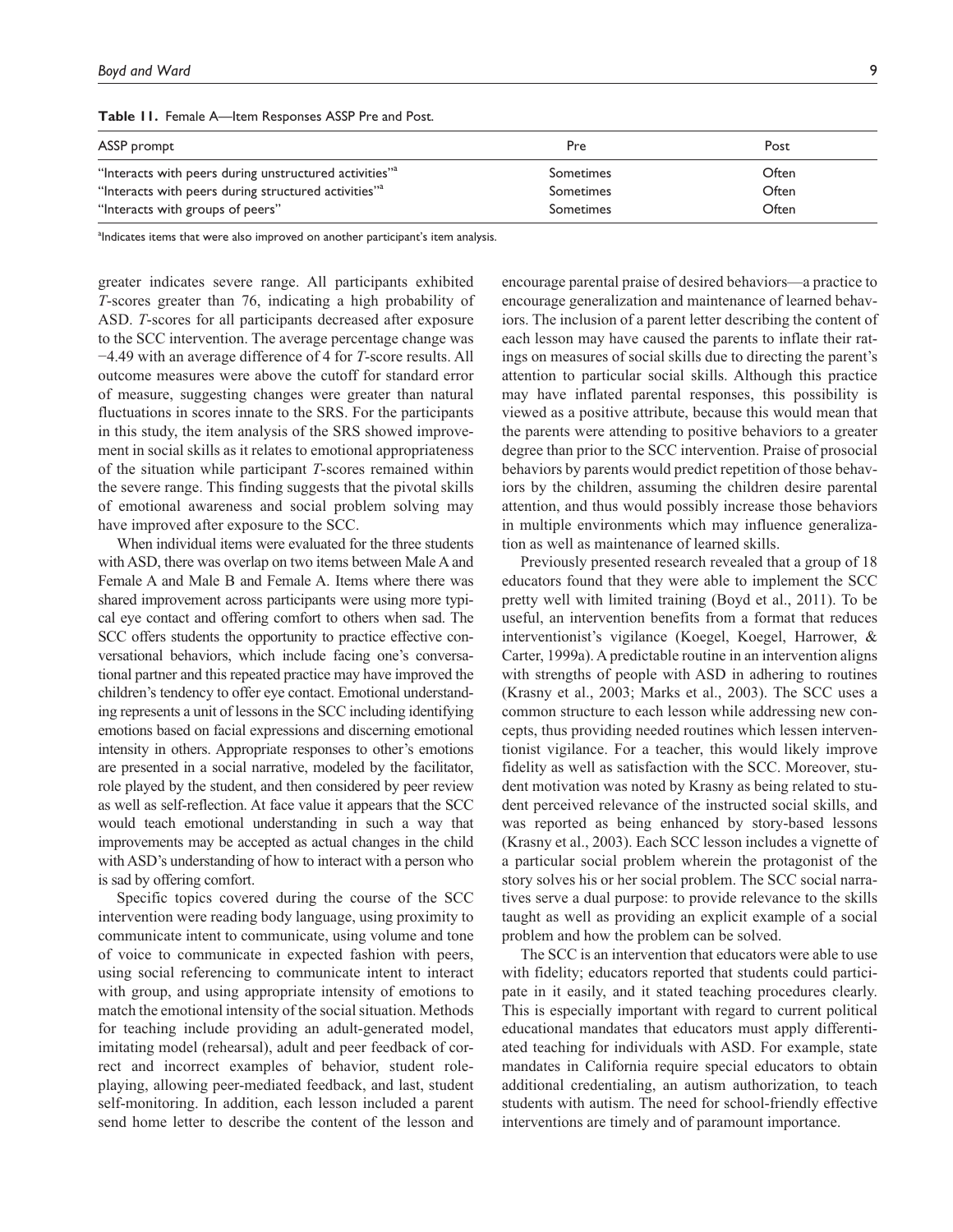The research presented in this study suggests that the Social Compass Curriculum melds current ASD instructional best practices with user-friendly intervention educators can easily use with a whole class or smaller groups of students.

According to Odom and others (2003) the APA, Division 12, reported on single-case research designs that were deemed well established or probably efficacious based on particular standards. Those single-case research designs that included  $N > 9$ , included well-designed experimental procedures, a treatment manual, fully described participants, and compared the treatment with another treatment or condition were deemed well established. Single case studies that included  $N > 3$  and met the same criteria as noted earlier were described as probably efficacious. This research did not meet the standards for "probably efficacious" based on the APA's criteria on multiple levels. Although a series of three case studies were presented and had some areas of common findings, the number was not greater than three. A treatment or intervention manual was available to the facilitators and did result in strong fidelity for the implementation of the SCC intervention for the students with ASD who were reported here, but the students' single cases were not compared with another treatment or a control condition. The experimental design of pre- to post-test is not as strong as other single case designs such as ABA (baseline, intervention, removal of intervention) due to the nature of an intervention that includes learning which is impossible to remove once gained by the participants. Possible confounds to the findings in this study include possible inflation of parental responses due to knowledge of the content of lessons taught with the SCC as well as potential desire to report positive results due to parental relationships with the facilitators of SCC or the author of the SCC.

The gold standard of research, the fully randomized clinical trials as used in medical research, is far from the portrayal of data here, and it is well known that educational research often falls short of the ultimate goal (Odom et al., 2005). In an evaluation of research in special education, it was noted that special education research is particularly complex due to heterogeneity of participant characteristics and the continuum of educational placements which makes the creation of equivalent groups with large enough sample sizes very difficult to obtain or infeasible (Odom et al., 2005).

This study does provide preliminary data that helped determine which rating scales possessed the specificity needed to measure small changes after the SCC intervention; the Social Responsiveness Scale and the ASSP yielded changes pre- and post-intervention. Moreover, parental observations of improvement were noted in several items on the SRS and ASSP some of which overlapped which suggest that changes may have been due to more than chance. Face validity applies when one compares items wherein students behaviors changed align well with social skills directly taught during the SCC intervention.

Maintenance of social capacity is another area wherein the present study did not provide solid evidence and is thus a fertile area of research. In the future, a social rating scale

could be provided to parents and teachers well after the SCC intervention occurred to determine whether participants maintained skills beyond the active intervention phase. At present, teachers need as many classroom-based social skills interventions as possible to address the unique needs of individuals with ASD, and small studies with preliminary results assist in meeting this need. The SCC does align well with recommended procedures indicated by the National Autism Center (2009). In addition, teachers who used the SCC reported that the intervention was easy to follow and that the intervention appeared to work well for students (Boyd et al., 2011).

Students who participated in the SCC were reported to engage in unstructured peer interactions to a higher degree based on parental observations after the SCC than before the intervention. It is suspected that if these youths with ASD continue this practice that social reinforcement will aid in these youths continuing this practice which may reduce the potential for future isolation known to occur in those people with ASD after school-aged activities cease (Orsmond et al., 2004).

The ultimate goal for full integration of individuals with ASD into the least restrictive environment is to provide a mechanism for all students to develop an understanding of personal differences and develop a way to successfully interact socially. It is believed that any social skills intervention that enhances this possibility is useful for students.

#### **Declaration of Conflicting Interests**

The author(s) declared the following potential conflicts of interest with respect to the research, authorship, and/or publication of this article: The authors declare the potential conflict of interest related to one of the author's creation of the Social Compass Curriculum. No financial gain has been experienced and the curriculum has been made available to schools, for 10 years prior to publication, free of charge.

#### **Funding**

The author(s) received no financial support for the research and/or authorship of this article.

#### **References**

- American Psychiatric Association. (1994). *Diagnostic and statistical manual of mental disorders* (4th ed.). Washington, DC: Author.
- American Psychiatric Association. (2000). *Diagnostic and statistical manual of mental disorders* (4th ed., text rev.). Washington, DC: Author.
- Bellini, S., & Hopf, A. (2007). The development of the autism social skills profile: A preliminary analysis of psychometric properties. *Focus on Autism and Other Developmental Disabilities*, *22*, 80-87.
- Boyd, L. E., McClelland, C., & Flowers, J. (2011, April). *The social compass curriculum social validity scale*. Poster session presented at the meeting of the California Association of School Psychologists. Costa Mesa, CA.